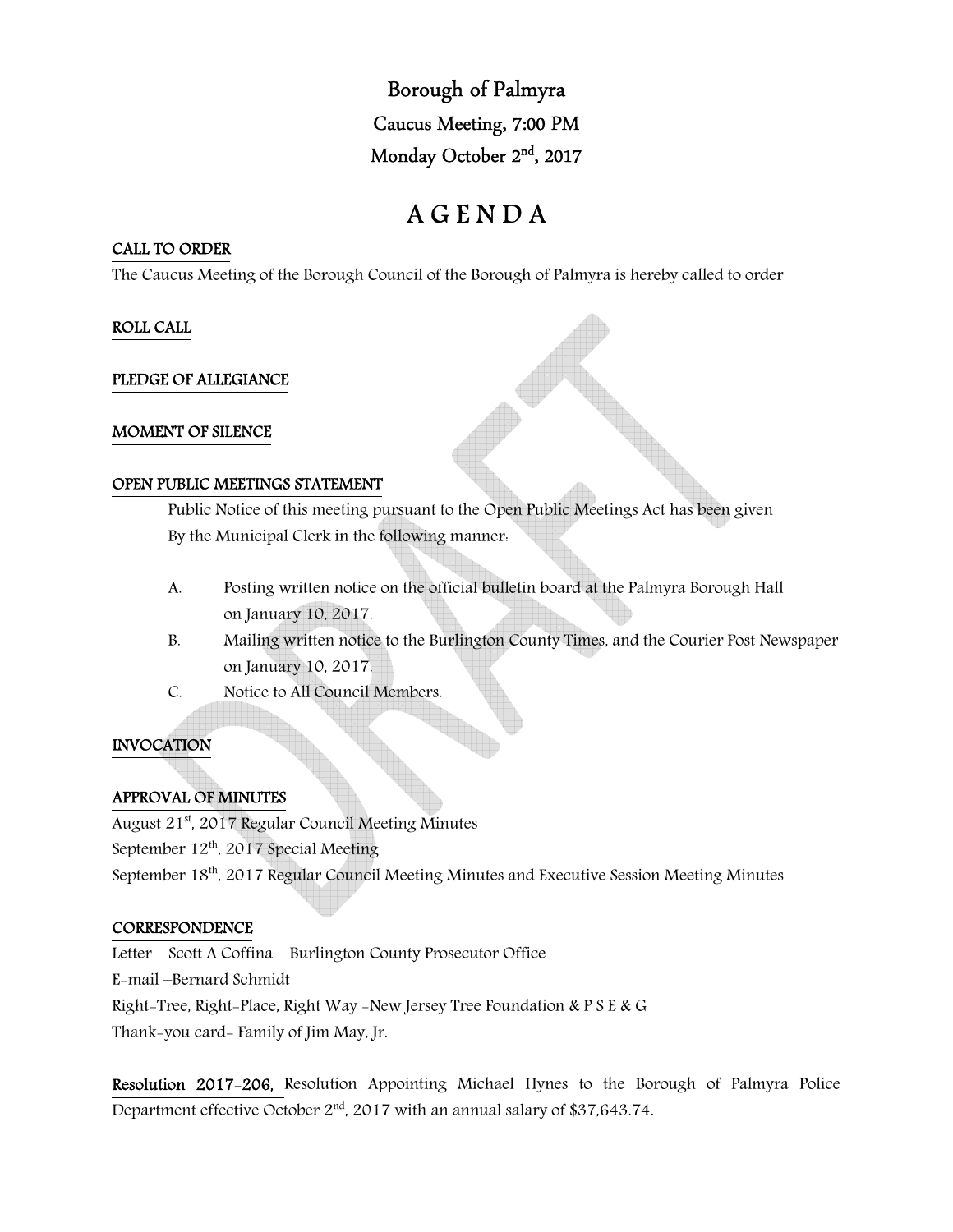Resolution 2017-207, Resolution Appointing Michael Julia to the Borough of Palmyra Police Department effective October  $2<sup>nd</sup>$ , 2017 with an annual salary of \$37,643.74

Resolution 2017-208, Resolution Appointing Ms. Ella Graham as a Chaplin to the Borough of Palmyra Police Department effective October 2nd, 2017

# PROCLAMATION

Put The Brakes on Fatalities Day October 10<sup>th</sup>, 2017

# PROFESSIONAL UPDATES

William Kirchner, ERI Gerald DeFelicis, Maser Consulting

# PRESENTATION

Palmyra, Cinnaminson, Riverton EMS

# PUBLIC PORTION

This public portion is for discussion on professional updates, resolutions and ordinances listed on the agenda. Please sign in and state your name and address for the record. Council will give all comments appropriate consideration. Each citizen will be allotted up to five (5) minutes to speak, in order to allow everyone an opportunity to ask questions and express their opinions or concerns. Please direct all comments to the Mayor. Each citizen may only speak once during each public portion.

# RESOLUTIONS Consent Agenda

Resolution 2017-209 to Resolution 2017-212 will be enacted as a single motion, if any resolution needs additional discussion it will be removed from the consent agenda and voted on separately.

- Resolution 2017-209, Resolution Authorizing the Cancellation of Municipal Certificate of Sale for Block 107, Lot 24
- Resolution 2017–210, Resolution Granting Approval to Submit a Grant Application and to Execute a Grant Contract with the New Jersey Department of Transportation for the Temple Boulevard Reconstruction Project
- Resolution 2017–211, Resolution Requesting Approval of Item of Revenue and Appropriation NJSA 40-A: 4-87 (Chapter 159) Click it or Ticket It In the Amount of \$5,252.50
- Resolution 2017-212, Resolution Authorizing the Refund of \$451.95 for Tax Sale Certificate #17-00032 Erroneously Sold at Tax Sale

# COMMUNITY SPOTLIGHT

- Halloween Parade
- Veterans Day Celebration 11/11/2017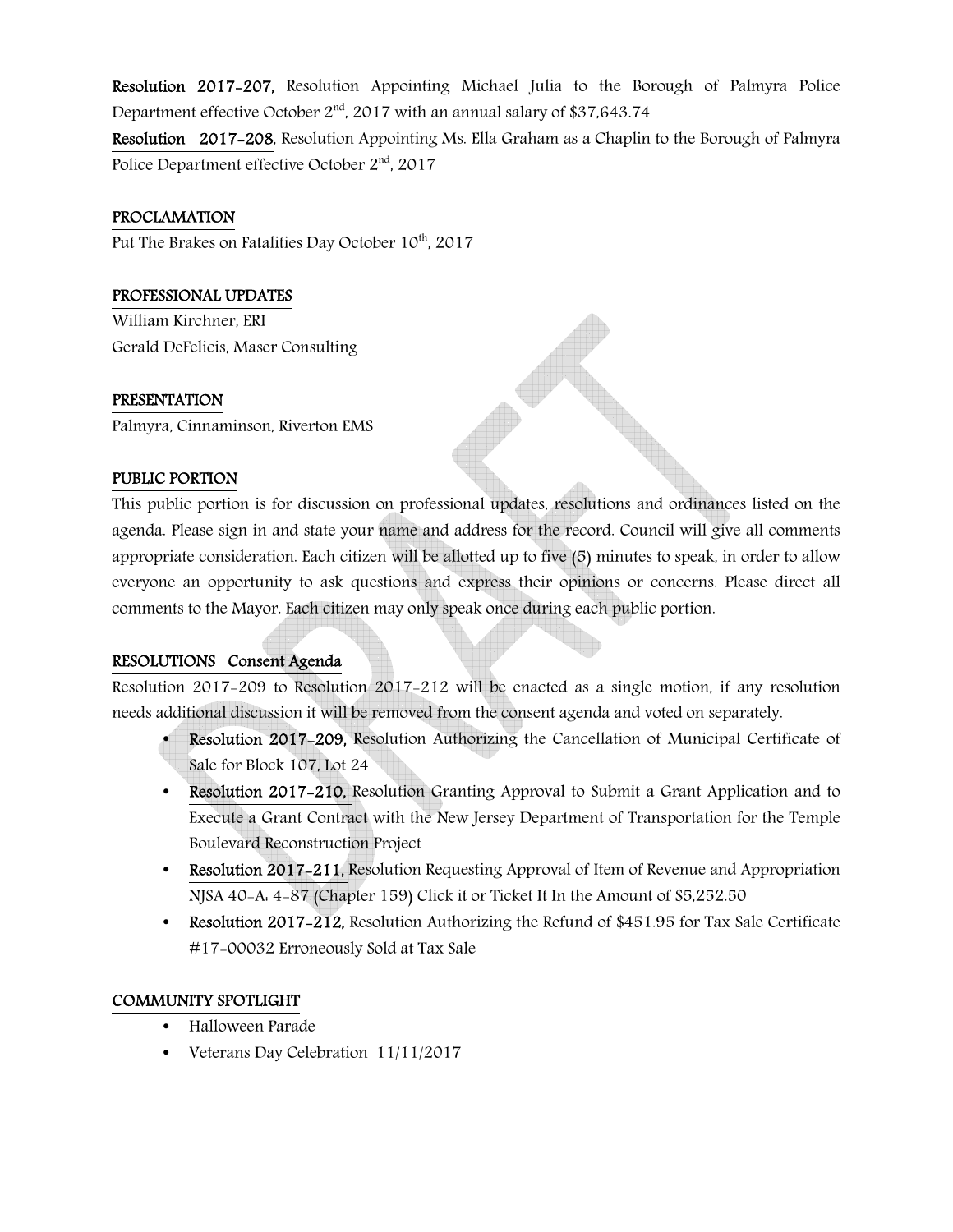#### DISCUSSION ITEMS

#### NEW Business

- Excess "Land Use Claims" Insurance Coverage
- Key Lock Box/Knox Box Ordinance
- Code Enforcement Officer Full vs Part-time
- Community Center & Borough Hall Keys/door locks & key fobs
- Outdoor Seating/Dining Ordinance
- Court Room Chairs
- Ladder Truck Purchase

#### OLD Business

- PSE & G & NJAW gas/water main projects new paving & curbs ERI Horace, Leconey, Third, W. Second, Berkley, Maple, Fifth, Fourth
- Stop Signs and Striping ERI Spring Garden, Morgan, Garfield, Park
- Vacant Property Ordinance amendment (2013–20)
- Industrial Area potential road improvements & vacations Orchard Avenue, Kennedy Street, Filmore Street
- Master Plan 10 year review proposed arts/ art design language
- Community Center Scheduling Assistants (two)
- Legion Field Improvements ERI Baseball infield (lip problem, bases, leveling) Larger improvement project (building, fencing, etc.) Water fountain electrical improvements (pump replacement/wiring)
- Donation request Independence Fire Company No 1

# ADMINISTRATOR'S REPORT

- Report of tax sale
- Safe & Secure Communities Act Program Grant 2014/2015 \$39,485.00 previously received 2015/2016 \$39,485.00 Just received
- $\bullet$  2016/2017 pending
- Palmyra Police Association/ CBA negotiations
- Remote Access thermostats in Community Center
- Waterfront Development Permit additional requirements & fees
- 1006 Cinnaminson Avenue
- NJLM Convention adding President Howard

#### COMMITTEE REPORTS

#### PUBLIC COMMENT